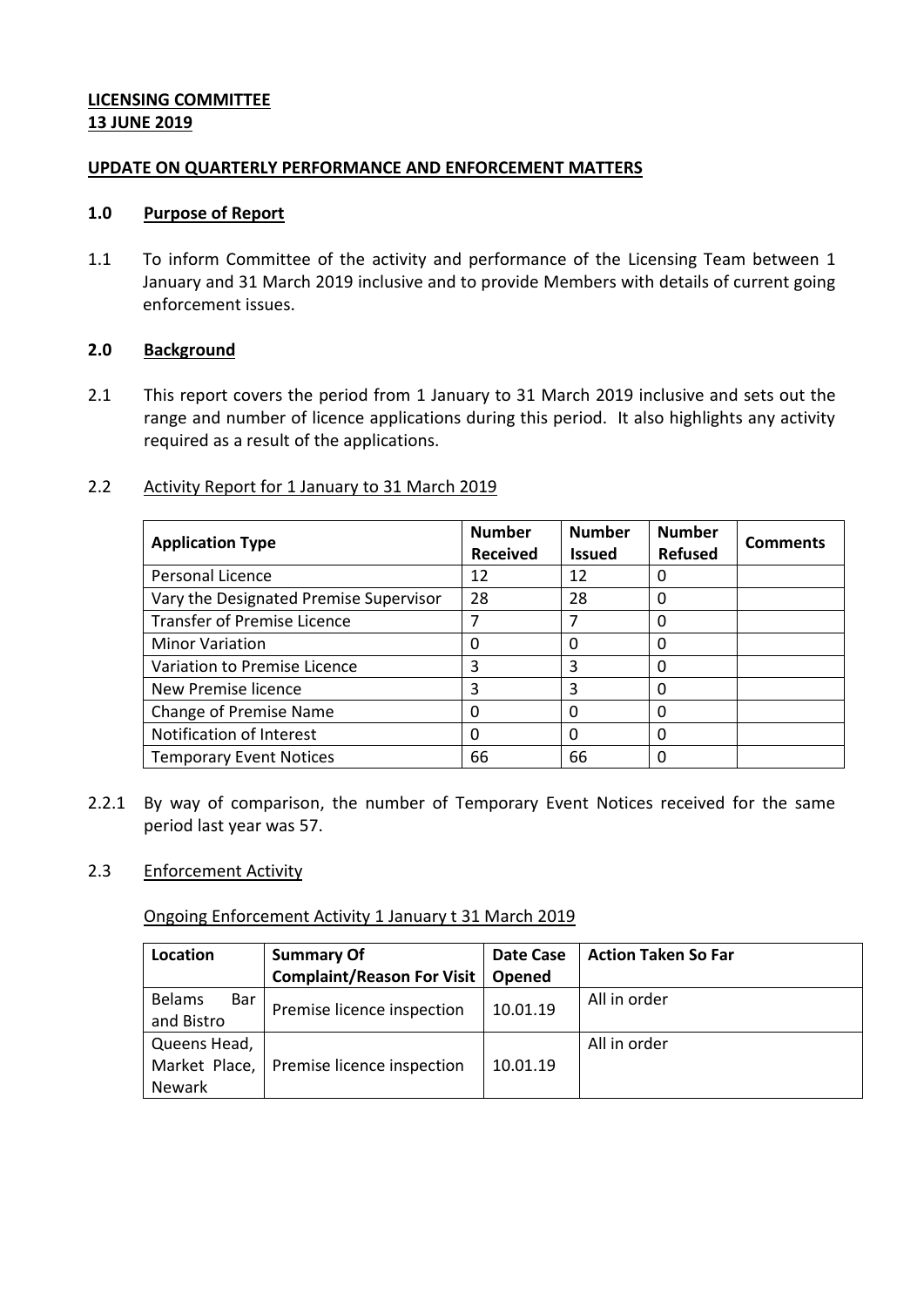| The Bramley<br>Apple,<br>Southwell                             | Complaint regarding anti-<br>social behaviour of regular<br>customers | 14.01.19 | LEO has been working with Cllr<br>Rainbow and Notts Police regarding<br>ASB at the premises.<br>They have<br>worked<br>with the DPS<br>the<br>at<br>premises - who has now been<br>changed and issues are resolved. |
|----------------------------------------------------------------|-----------------------------------------------------------------------|----------|---------------------------------------------------------------------------------------------------------------------------------------------------------------------------------------------------------------------|
| The Bramley<br>Apple,<br>Southwell                             | Premise licence inspection                                            | 14.01.19 | Advice given regarding licensing<br>conditions.                                                                                                                                                                     |
| Admiral<br>Rodney, King<br>Street,<br>Southwell                | Premise licence inspection                                            | 15.01.19 | All in order                                                                                                                                                                                                        |
| Newark Food<br>and Drink, 62<br>Carter Gate,<br><b>Newark</b>  | Premise licence inspection                                            | 16.01.19 | Advice given regarding licensing<br>conditions. On revisit, the premise<br>has been vacated.                                                                                                                        |
| Bella Vita,<br>Main Street,<br>Ollerton                        | Premise licence inspection                                            | 20.01.19 | Advice given regarding conditions                                                                                                                                                                                   |
| Barn Bacon<br>Limited,<br>Kneesall                             | Premise licence inspection                                            | 22.01.19 | Advice given regarding licensing<br>conditions. These were all in order<br>at revisit on 18.2.2019                                                                                                                  |
| <b>BST Retails</b><br>Ltd, Unit 1<br>Forest Court,<br>Ollerton | Premise licence inspection                                            | 22.01.19 | All in order                                                                                                                                                                                                        |
| The Mayze, 7<br>Castle Gate,<br>Newark                         | Premise licence inspection                                            | 25.01.19 | All in order                                                                                                                                                                                                        |
| The Ram,<br>Castle Gate,<br><b>Newark</b>                      | Premise licence inspection                                            | 25.01.19 | All in order                                                                                                                                                                                                        |
| Prince Rupert,<br>Stodman<br>Street,<br><b>Newark</b>          | Premise licence inspection                                            | 25.01.19 | All in order                                                                                                                                                                                                        |
| Pizza Italia,<br>Forest Road,<br>Ollerton                      | Premise licence inspection                                            | 29.01.19 | All in order                                                                                                                                                                                                        |
| The Big Fish,<br>Old Rufford<br>Road,<br>Ollerton              | Premise licence inspection                                            | 30.01.19 | Advice given regarding conditions                                                                                                                                                                                   |
| Paddy Fields,<br>41 Whinney<br>Lane, Ollerton                  | Premise licence inspection                                            | 31.01.19 | Advice given regarding conditions                                                                                                                                                                                   |
| Red Lion Inn<br>Public House,<br>Main Street,<br>Walesby       | Premise licence inspection                                            | 31.01.19 | Advice given regarding conditions                                                                                                                                                                                   |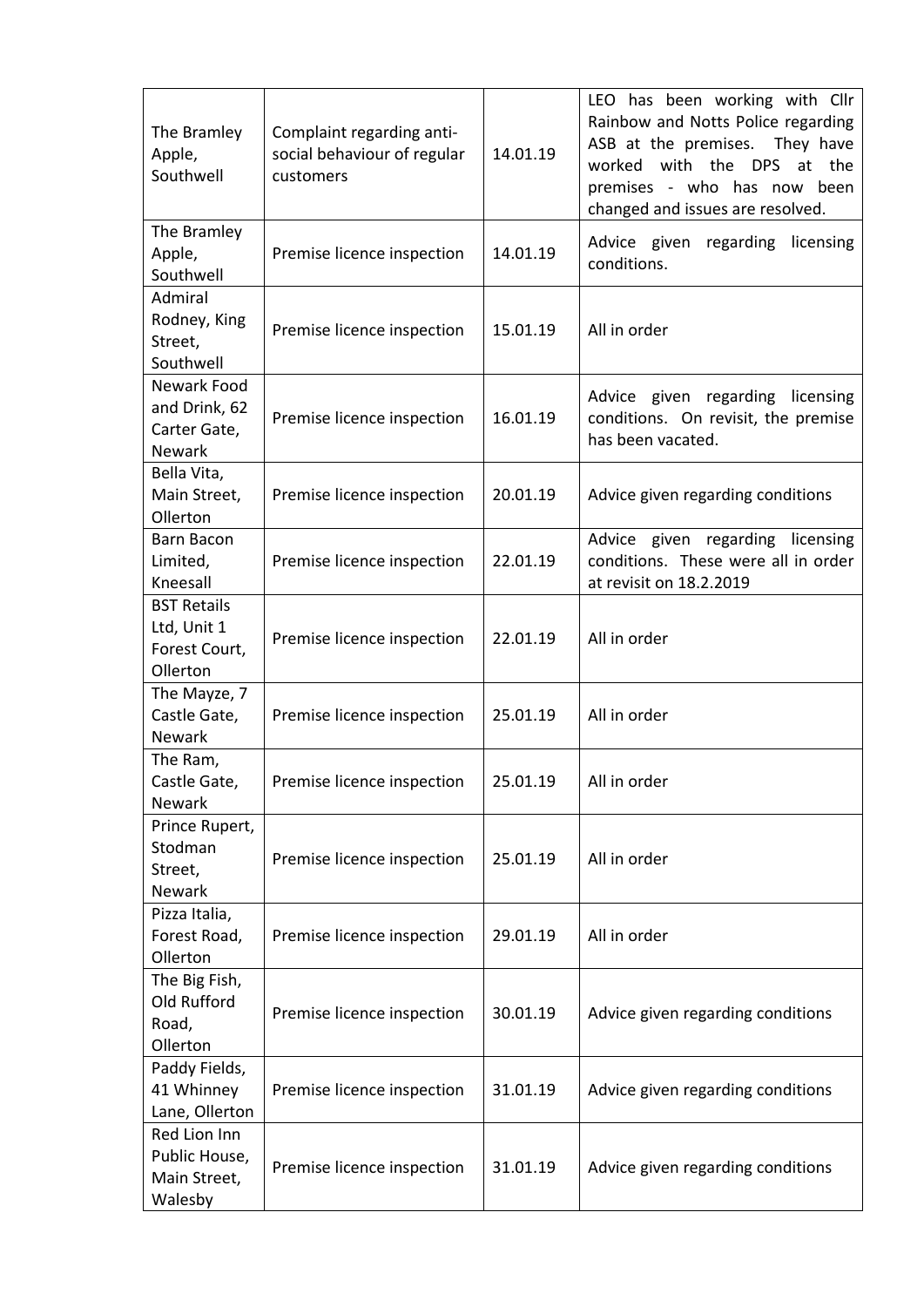| Bengal Spice,<br>Forest Road,<br>Ollerton          | Premise licence inspection | 31.01.19 | Advice given regarding conditions                                                                                                           |
|----------------------------------------------------|----------------------------|----------|---------------------------------------------------------------------------------------------------------------------------------------------|
| The Red Lion,<br>Southwell<br>Road,<br>Thurgarton  | Premise licence inspection | 04.02.19 | Advice given<br>regarding<br>licensing<br>conditions.                                                                                       |
| The Royal<br>Oak, 17 Castle<br>Gate, Newark        | Premise licence inspection | 04.02.19 | All in order                                                                                                                                |
| The Old Post<br>Office, 34 Kirk<br>Gate, Newark    | Premise licence inspection | 04.02.19 | All in order                                                                                                                                |
| 12 Chain<br>Lane, Newark                           | Premise licence inspection | 05.02.19 | Advice given regarding conditions                                                                                                           |
| The Top Club,<br>Mansfield<br>Road,<br>Clipstone   | Premise licence inspection | 07.02.19 | All in order                                                                                                                                |
| Clay Tavern,<br>Slaughterhou<br>se Lane,<br>Newark | Premise licence inspection | 07.02.19 | All in order                                                                                                                                |
| Black Bull,<br>Main Street,<br>Blidworth           | Premise licence inspection | 07.02.19 | All in order                                                                                                                                |
| Bird in Hand,<br>Main Street,<br>Blidworth         | Premise licence inspection | 08.02.19 | All in order                                                                                                                                |
| Cross Keys,<br>Epperstone                          | Premise licence inspection | 08.02.19 | All in order                                                                                                                                |
| Springfield<br>Hotel,<br>Lowdham                   | Premise licence inspection | 08.02.19 | All in order                                                                                                                                |
| Old Ship Inn,<br>Lowdham                           | Premise licence inspection | 08.02.19 | All in order                                                                                                                                |
| White Post,<br>Farnsfield                          | Premise licence inspection | 11.02.19 | Advice given regarding licensing<br>3 action points were<br>conditions.<br>rectified by premise and at revisit<br>on 5.3.2019 All in order. |
| The Archer,<br>Warsop Lane,<br>Rainworth           | Premise licence inspection | 11.02.19 | Advice given regarding conditions                                                                                                           |
| Dovecote,<br>Laxton                                | Premise licence inspection | 12.02.19 | All in order                                                                                                                                |
| 39-41 Main<br>Street,<br>Farnsfield                | Premise licence inspection | 26.02.19 | Advice given regarding conditions.                                                                                                          |
| $26 - 28$<br>Lyndhurst<br>Avenue,<br>Blidworth     | Premise licence inspection | 18.02.19 | All in order                                                                                                                                |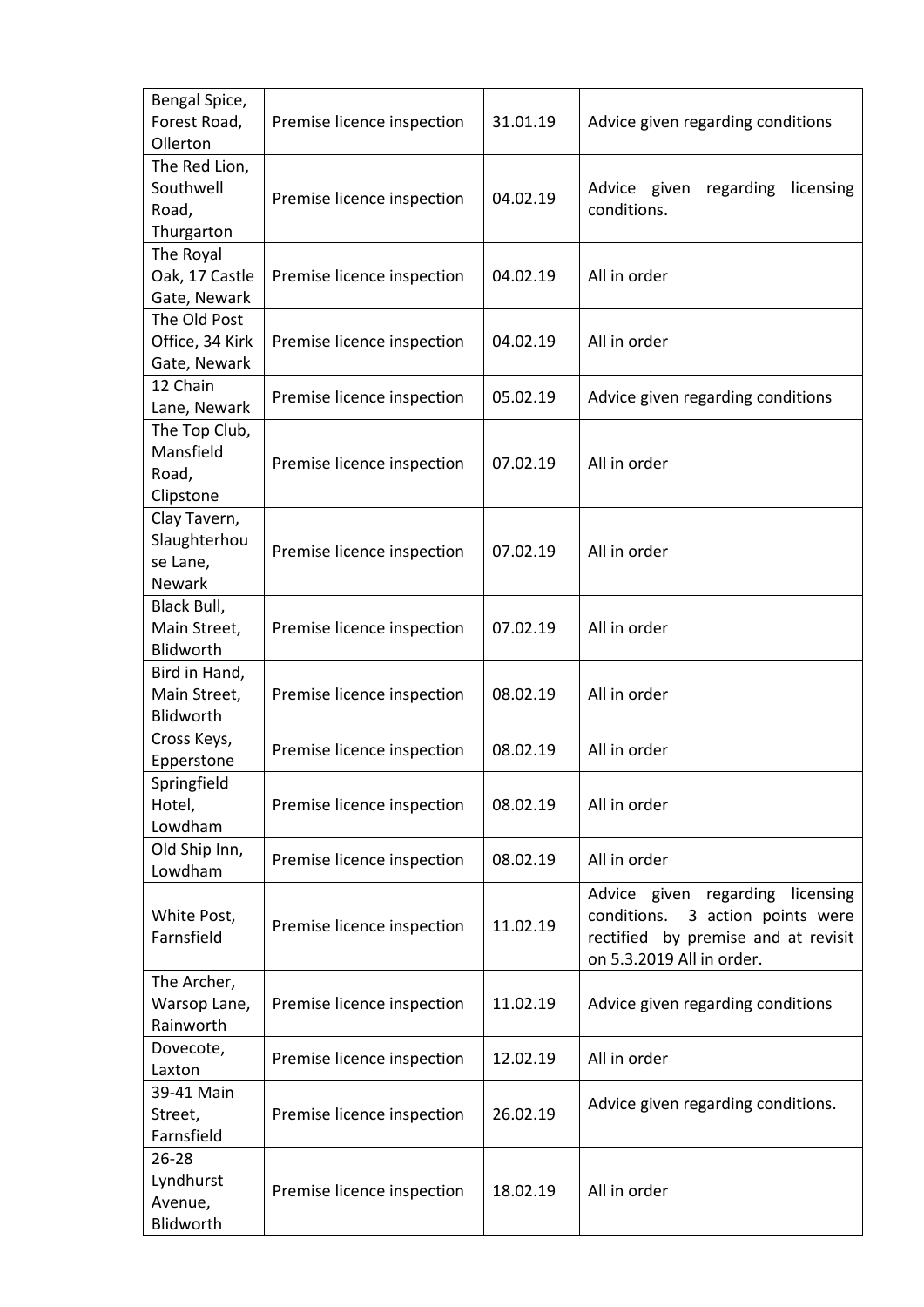| Cross Keys,<br>Upton                                         | Premise licence inspection | 18.02.19 | All in order                      |
|--------------------------------------------------------------|----------------------------|----------|-----------------------------------|
| Ruby<br>Newsagents,<br>179 Mansfield<br>Road,<br>Clipstone   | Premise licence inspection | 18.02.19 | All in order                      |
| Co-op, 149<br>Mansfield<br>Road,<br>Clipstone                | Premise licence inspection | 18.02.19 | All in order                      |
| 137 Mansfield<br>Road,<br>Clipstone                          | Premise licence inspection | 18.02.19 | All in order                      |
| McColls,<br>Mansfield<br>Road,<br><b>Blidworth</b>           | Premise licence inspection | 18.02.19 | All in order                      |
| Lyndhurst<br>Stores, 25-27<br>Lyndhurst<br>Ave,<br>Blidworth | Premise licence inspection | 18.02.19 | All in order                      |
| Tesco<br>Express,<br>Mansfield<br>Road,<br>Blidworth         | Premise licence inspection | 18.02.19 | All in order                      |
| Ann et Vin,<br>23-25 Castle<br>Gate, Newark                  | Premise licence inspection | 18.02.19 | Advice given regarding conditions |
| Navigation,<br>Mill gate,<br><b>Newark</b>                   | Premise licence inspection | 19.02.19 | All in order                      |
| Brenda's<br>Main Street,<br>Norwell                          | Premise licence inspection | 19.02.19 | Advice given regarding conditions |
| Pizza Express,<br><b>Newark</b>                              | Premise licence inspection | 20.02.19 | Advice given regarding conditions |
| Green Olive,<br>Market Place,<br><b>Newark</b>               | Premise licence inspection | 20.02.19 | Advice given regarding conditions |
| The Bean &<br>Vine, Market<br>Place, Newark                  | Premise licence inspection | 04.03.19 | All in order                      |
| Sherwood<br>Pine Café,<br>Sherwood<br>Pines,<br>Clipstone    | Premise licence inspection | 04.03.19 | All in order                      |